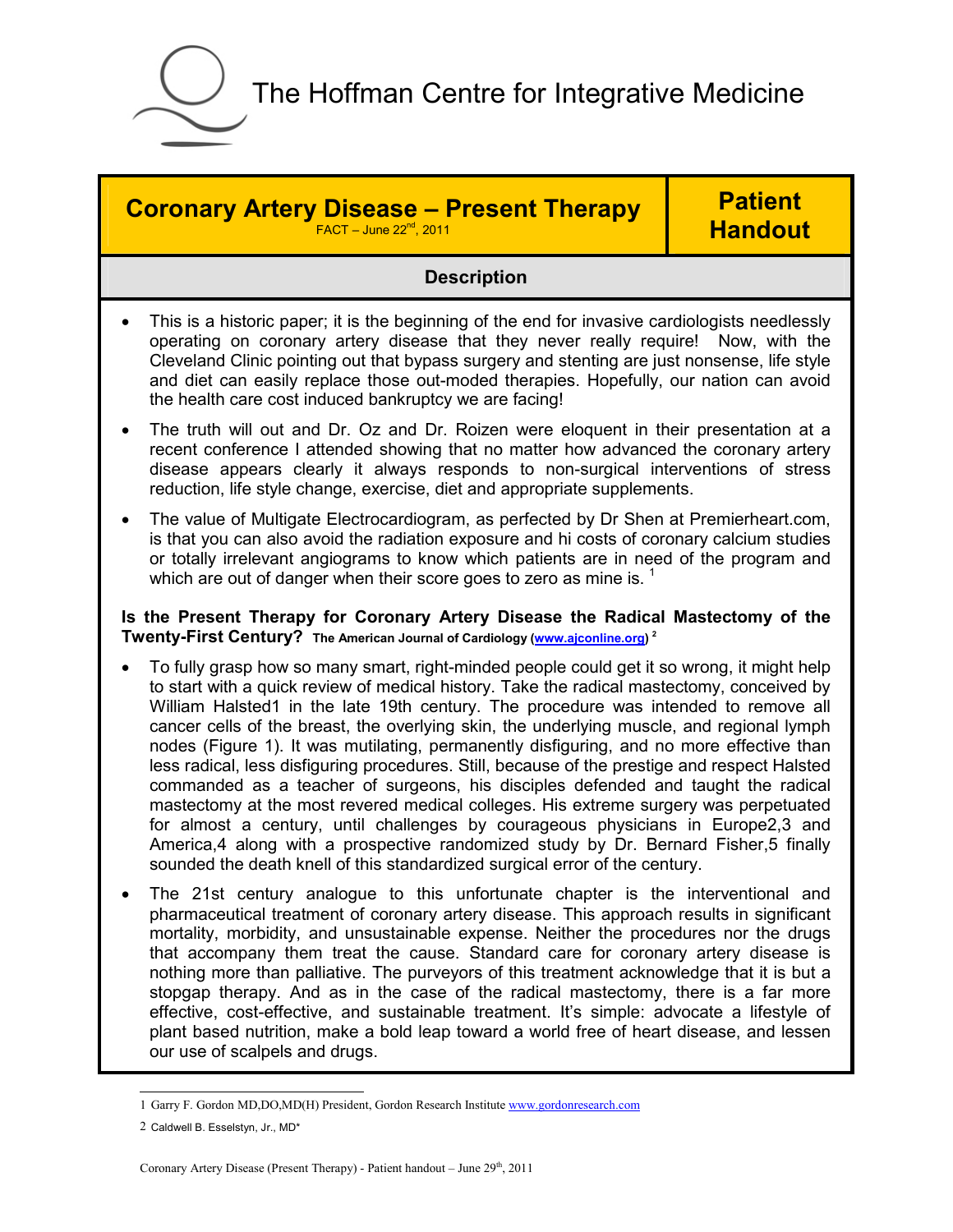- There is widespread agreement that the Western diet of processed oils, white flour, dairy, and meat progressively causes endothelial dysfunction and injury, diminution of nitric oxide, increased vascular adhesion molecules, endothelial permeability, low-density lipoprotein oxidation, foam cell formation, generation of reactive oxygen species, plaque cap thinning, and plaque rupture, which lead to clinical events. Contributing risk factors include a family history, hypertension, smoking, hypercholesterolemia, diabetes, metabolic syndrome, and obesity.
- Medications commonly used for this illness include blockers, angiotensin-converting enzyme inhibitors or angiotensin receptor blockers, statins, anticoagulants, and aspirin. The interventions include angioplasty with or without bare-metal or drug-coated stents, atherectomy, and coronary artery bypass surgery. Exercise may be prescribed and smoking cessation encouraged. Some patients may receive nutritional advice from a dietician or nutritional therapist, who often lacks knowledge or training in disease prevention and reversal.
- For the minority of heart patients, specifically those in the midst of heart attacks or acute coronary syndromes, stents or coronary artery bypass may be lifesaving. For the rest, none of the present therapies targets the cause: the Western diet. As a consequence, the disease marches on in all patients, which leads to more drugs, stents, and bypasses, increasing heart damage, heart failure, and, too often, death, from an essentially benign, food-borne illness.6,7 This food-borne illness has taken root in the hearts of even the "healthiest" followers of the Western diet, as proved by autopsy studies.8–10 There is ample evidence linking diet and disease: in plant-based cultures such as rural China,11 the Papua highlanders in New Guinea,12 central Africa, and the Tarahumara Indians of northern Mexico, 13 coronary artery disease is virtually nonexistent. Conversely, plantbased cultures that adopt Western, animal-based nutrition promptly develop coronary artery disease.
- The reverse is also true. Deaths from heart disease and stroke plummeted from 1939 to 1945, during World War II, when the occupying German forces deprived Norwegians of their livestock, and rationing resulted in greatly diminished animal-derived foods. Within 2 years of the restoration of meat and dairy consumption after the cessation of hostilities in 1945,14 death rates from stroke and heart attack approached their pre-1939 levels.
- In 1985, I initiated a study that treated seriously ill patients with coronary artery disease with plant-based nutrition and succeeded in the arrest and reversal of their disease. This program has been published at 5,15 12,16 16,17 and most recently summarized at 20 years in my book Prevent and Reverse Heart Disease,18 making it 1 of the longest investigations of its type in medical research. The duration of the study is testimony that patients with coronary disease will adhere to these food changes for decades and beyond. Patients lose weight, blood pressure normalizes, and type 2 diabetes improves or resolves, as do angina, erectile dysfunction, and peripheral vascular and carotid disease. Angiographic reversal can be striking (Figure 2). Even more remarkable is the sense of control patients achieve when it comes to containing and reversing their disease.
- Despite widespread and growing awareness of this straightforward, painless, and inexpensive therapy, it is infrequently used. Physicians assert that their patients will not follow this approach. The hundreds of patients we have treated and our original study participants, who switched from a Western diet full of oil, processed foods, meat, and dairy to plant-based nutrition, are testimony to the contrary.
- Why have we succeeded where others have failed? Most physicians, who see 20 to 30 patients per day, have no time, background, or passion for nutritional counseling and lack training in behavioral modification. What is more, most insurance carriers do not reimburse for counseling.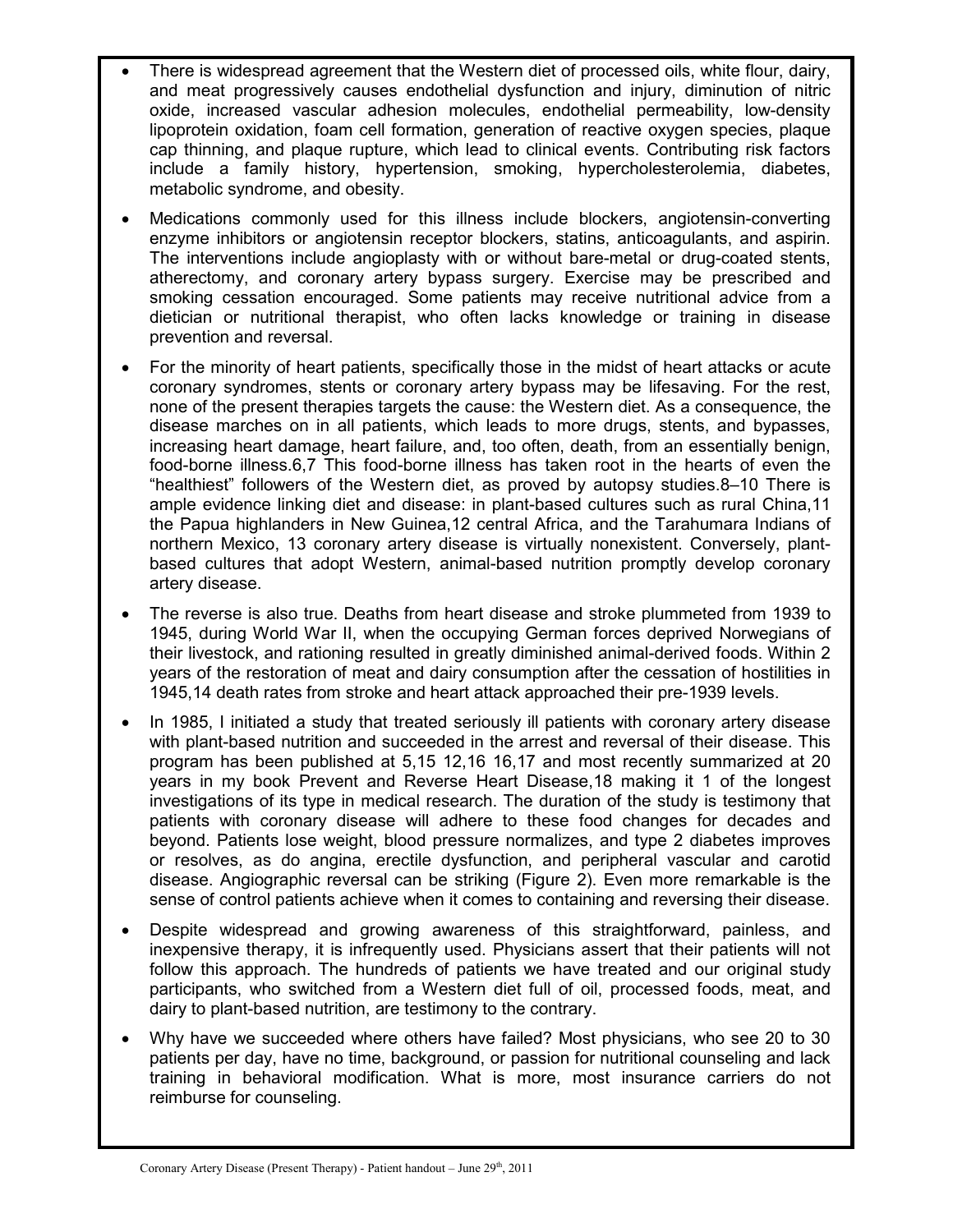- Time is at a premium in the physician-patient interaction. At the initial patient visit, a nurse, resident, staff physician, or assistant will perform a history and physical. The physician will review these findings, order tests, and, at the next encounter, share the test results and perhaps prescribe an intervention, and/or drugs, and a follow-up program. Often, nutrition is never mentioned. A patient might meet with a nutritional therapist to develop a "balanced" diet, having nothing to do with disease arrest and reversal.
- Our success in counseling patients in how to arrest and reverse heart disease is directly related to the time and effort we expend to help them understand the connection between diet and disease. We succeed where others may fail because of attention to detail. We have evolved a single, intensive, 5-hour counseling session, which accommodates out-of state and local patients. The first 3.5 hours of counseling include a detailed review of disease epidemiology and causation, the endothelial cell and its function, nitric oxide, food-borne endothelial injury, and how to achieve endothelial recovery and disease reversal. In the next hour, we discuss which foods to avoid and which to eat, including advice on how to read ingredients in nutritional labels and shop for food, how to eat out (at friends' homes, at restaurants, and on the road), and how to prepare a variety of plantbased foods. During the last 45 minutes, we serve a plant-based lunch, exchange ideas, and answer questions.
- We schedule regular follow-up by phone and/or e-mail with all patients. The result: patients report that this is the most significant and enduring medical encounter they have experienced. More importantly, they acquire an understanding of what caused their disease and how they can stop and reverse it.
- Contrary to the argument that "patients will not do this," we find that patients rejoice once they understand their disease and how they may halt it. It is condescending to suggest that patients have no interest in healing themselves. Is the problem that they will not follow advice, or how the advice was offered, if at all? One of my surgical mentors used to say, "Inappropriate application of the method is no excuse for its abandonment." We have found creative nutritional counseling to be highly effective. Although busy, physicians must develop an appreciation for nutritional counseling's capacity to eradicate disease and can refer patients to a variety of specially developed programs, or delegate the counseling to members of their teams who have apprenticed in such programs.
- Present cardiovascular therapy has become a standardized error, as it does nothing to prevent disease. The American Heart Association reports mortality rates of 1% for stents and 2.5% for coronary bypass surgery.19 Thus, 1% of 1.2 million stents and 2.5% of 500,000 bypass surgeries translate into tens of thousands who die and thousands more who are crippled from the ensuing strokes, heart attacks, and morbidity. None of the drugs or procedures that constitute the lion's share of the annual \$500 billion expenditure on cardiovascular disease treat the cause or halt its progression.20 In contrast to the standard approach, this nutrition-based program is not dangerous, there is no mortality or morbidity, and aside from a modest counseling expense, it is virtually free, as we all must eat. The benefits of stents, bypass surgery, and drugs are transient as disease continues to progress, while those of counseling endure and improve with time.
- In the history of our profession, have we ever before developed an expensive, painful, nontherapeutic treatment of the leading killer of women and men while failing to inform them of the cause of their illness? Sadly, today our adolescents are but a decade or 2 away from compounding this epidemic. It is time to tell the truth. Family history and genetic background do not cause this illness. It is not the luck of the draw. It is a matter of personal action and responsibility. Genes load the gun, but lifestyle pulls the trigger. It all starts and stops with our endothelium, the guardian and lifejacket of our blood vessels. If we destroy our endothelium, we develop the disease. If we restore our endothelium, we vanquish our disease.